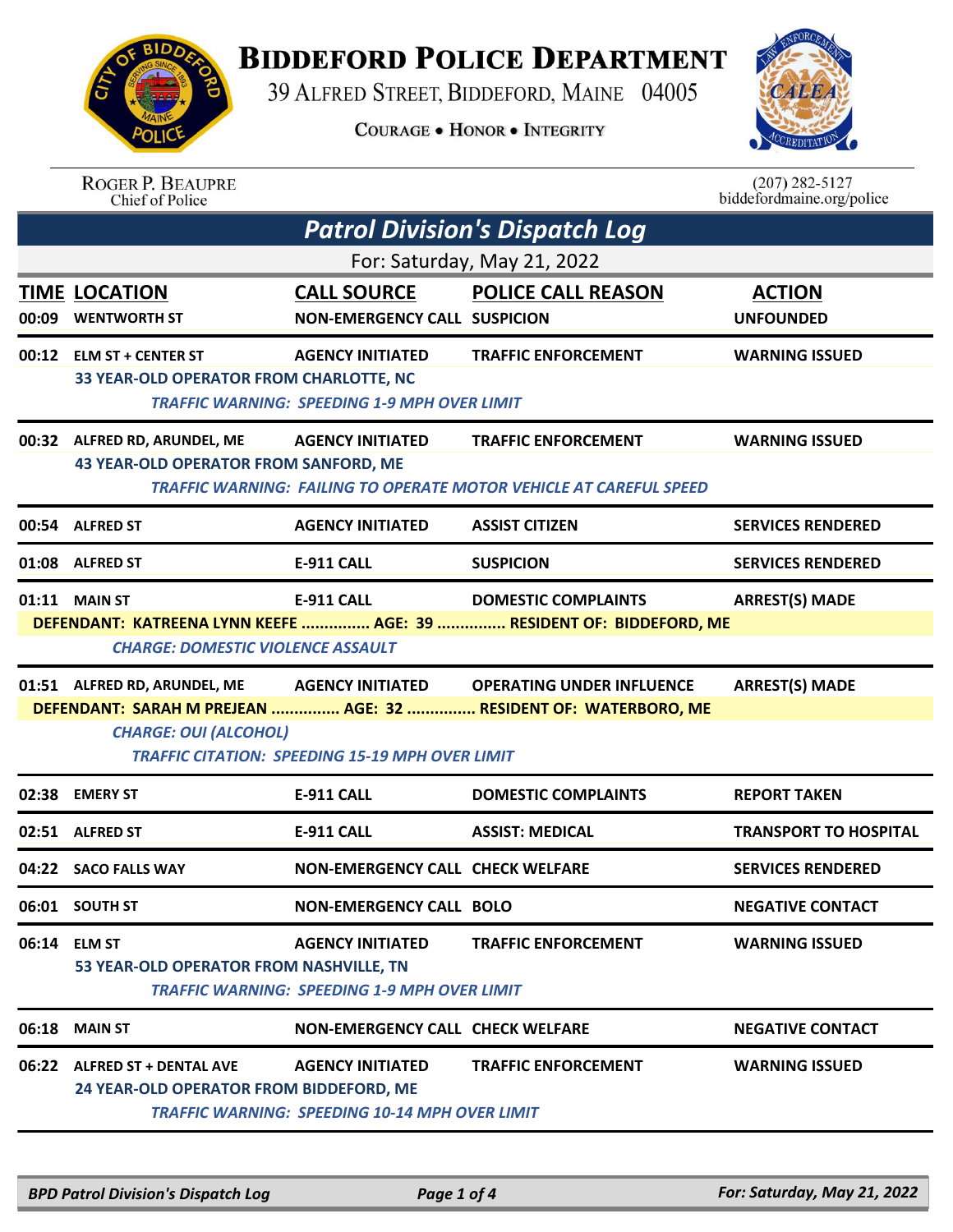**TIME LOCATION CALL SOURCE POLICE CALL REASON ACTION**

**06:36 ALFRED ST + GRAHAM ST AGENCY INITIATED TRAFFIC ENFORCEMENT VSAC ISSUED**

**58 YEAR-OLD OPERATOR FROM SACO, ME**

 *TRAFFIC CITATION: SPEEDING 10-14 MPH OVER LIMIT* 

|       | 06:55 MILLER AVE                                      | <b>E-911 CALL</b>                                             | 911 MISUSE                                                                                                                                    | <b>SERVICES RENDERED</b>     |
|-------|-------------------------------------------------------|---------------------------------------------------------------|-----------------------------------------------------------------------------------------------------------------------------------------------|------------------------------|
|       | 07:58 LINCOLN ST                                      | <b>NON-EMERGENCY CALL TRESPASSING</b>                         |                                                                                                                                               | <b>REPORT TAKEN</b>          |
|       | 09:03 ALFRED ST                                       | <b>WALK-IN AT STATION</b>                                     | <b>CIVIL COMPLAINT</b>                                                                                                                        | <b>CIVIL COMPLAINT</b>       |
| 09:20 | <b>UNION ST</b>                                       | <b>NON-EMERGENCY CALL SUSPICION</b>                           |                                                                                                                                               | <b>REPORT TAKEN</b>          |
| 09:58 | <b>MAIN ST</b>                                        |                                                               | NON-EMERGENCY CALL ASSIST OTHER AGENCY                                                                                                        | <b>SERVICES RENDERED</b>     |
|       | 10:06 ELM ST                                          | NON-EMERGENCY CALL HARASSMENT                                 |                                                                                                                                               | <b>SERVICES RENDERED</b>     |
| 10:19 | <b>NEWTOWN RD</b>                                     | <b>NON-EMERGENCY CALL ALARM - POLICE</b>                      |                                                                                                                                               | <b>FALSE ALARM</b>           |
|       | 10:31 BRADBURY ST                                     | <b>E-911 CALL</b>                                             | ASSIST: VEHICLE CRASH - FIRE / EMS TRANSPORT TO HOSPITAL                                                                                      |                              |
|       | 10:40 SUMMER ST                                       | <b>NON-EMERGENCY CALL SUSPICION</b>                           |                                                                                                                                               | <b>SERVICES RENDERED</b>     |
| 11:56 | <b>MAIN ST</b>                                        | <b>WALK-IN AT STATION</b>                                     | <b>ARTICLES LOST/FOUND</b>                                                                                                                    | <b>REPORT TAKEN</b>          |
| 12:20 | <b>MAIN ST</b>                                        | <b>AGENCY INITIATED</b>                                       | <b>COMMUNITY ENGAGEMENT</b>                                                                                                                   | <b>SERVICES RENDERED</b>     |
|       | 12:55 FRANKLIN ST                                     | <b>AGENCY INITIATED</b>                                       | <b>PARKING COMPLAINT</b>                                                                                                                      | <b>SERVICES RENDERED</b>     |
|       | <b>30 YEAR-OLD OPERATOR FROM SACO, ME</b>             | <b>TRAFFIC WARNING: OPERATING WITH SUSPENDED REGISTRATION</b> | <b>TRAFFIC WARNING: FAILURE TO DISPLAY FRONT/REAR REGISTRATION PLATE</b><br>TRAFFIC WARNING: OPERATE VEHICLE W/O VALID INSPECTION CERTIFICATE |                              |
| 13:16 | OAK RIDGE RD + FOX FARM RD NON-EMERGENCY CALL BOLO    |                                                               |                                                                                                                                               | <b>SERVICES RENDERED</b>     |
|       | 14:24 CRICKETT LN<br><b>CHARGE: CRIMINAL MISCHIEF</b> | <b>E-911 CALL</b>                                             | <b>DOMESTIC COMPLAINTS</b><br>DEFENDANT: MAC O'NEIL KATIHABWA  AGE: 21  RESIDENT OF: BIDDEFORD, ME                                            | <b>ARREST(S) MADE</b>        |
|       | 15:01 MAIN ST                                         |                                                               | NON-EMERGENCY CALL MENTAL ILLNESS CASES                                                                                                       | <b>TRANSPORT TO HOSPITAL</b> |
|       | 15:05 INDEBT DR                                       |                                                               | NON-EMERGENCY CALL DOMESTIC COMPLAINTS                                                                                                        | <b>REPORT TAKEN</b>          |
|       | 15:19 KOSSUTH ST                                      |                                                               | NON-EMERGENCY CALL ASSIST OTHER AGENCY                                                                                                        | <b>SERVICES RENDERED</b>     |
|       | 15:36 ALFRED ST                                       | <b>E-911 CALL</b>                                             | 911 MISUSE                                                                                                                                    | <b>SERVICES RENDERED</b>     |
|       | 15:58 SOUTH ST                                        | NON-EMERGENCY CALL JUVENILE OFFENSES                          |                                                                                                                                               | <b>REPORT TAKEN</b>          |
| 16:29 | <b>DIGITAL DR</b>                                     | E-911 CALL                                                    | <b>CRIM THREAT / TERRORIZING</b>                                                                                                              | <b>SERVICES RENDERED</b>     |
|       | 16:32 GODBOUT WAY                                     | <b>AGENCY INITIATED</b>                                       | <b>COMMUNITY ENGAGEMENT</b>                                                                                                                   | <b>SERVICES RENDERED</b>     |
|       | 16:39 ELM ST                                          | NON-EMERGENCY CALL SHOPLIFTING                                |                                                                                                                                               | <b>FIELD INTERVIEW</b>       |
|       | 17:24 SOUTH ST + ELM ST                               | <b>WALK-IN AT STATION</b>                                     | <b>MOTOR VEHICLE THEFT</b>                                                                                                                    | <b>REPORT TAKEN</b>          |
|       |                                                       |                                                               |                                                                                                                                               |                              |

*BPD Patrol Division's Dispatch Log Page 2 of 4 For: Saturday, May 21, 2022*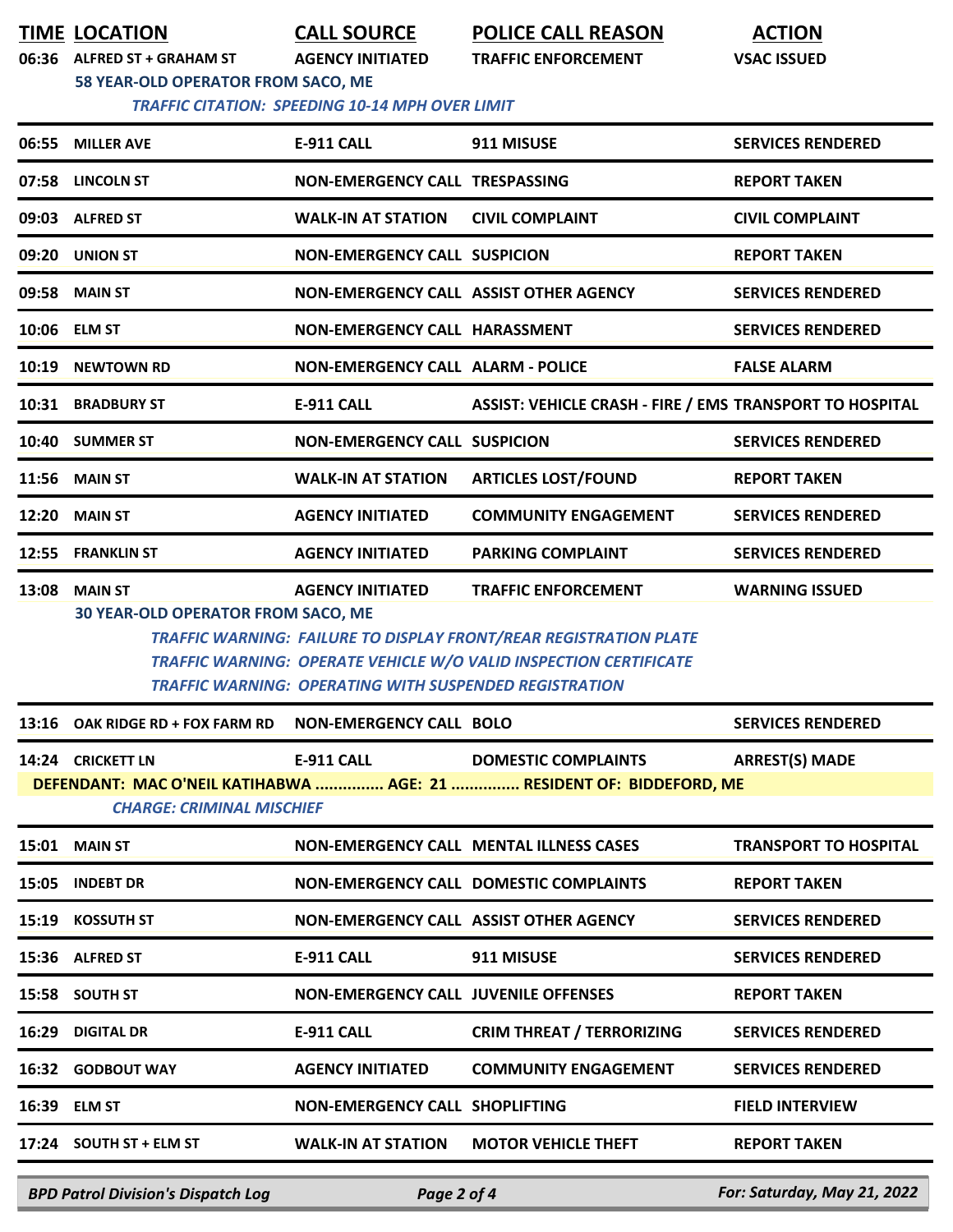|       | <b>TIME LOCATION</b><br>17:55 BRADBURY ST                                                                                                   | <b>CALL SOURCE</b><br><b>NON-EMERGENCY CALL SUSPICION</b>                               | <b>POLICE CALL REASON</b>                                                                         | <b>ACTION</b><br><b>NEGATIVE CONTACT</b> |
|-------|---------------------------------------------------------------------------------------------------------------------------------------------|-----------------------------------------------------------------------------------------|---------------------------------------------------------------------------------------------------|------------------------------------------|
|       | 18:06 SMALLS CT                                                                                                                             | NON-EMERGENCY CALL PARKING COMPLAINT                                                    |                                                                                                   | <b>GONE ON ARRIVAL</b>                   |
|       | 18:18 ALFRED ST<br>DEFENDANT: WILLIE C WARD  AGE: 35  RESIDENT OF: BIDDEFORD, ME<br><b>CHARGE: THEFT BY UNAUTHORIZED TAKING OR TRANSFER</b> | NON-EMERGENCY CALL SHOPLIFTING                                                          |                                                                                                   | <b>SUMMONS ISSUED</b>                    |
|       | 19:13 LINCOLN ST                                                                                                                            | E-911 CALL                                                                              | <b>DISTURBANCE / NOISE</b>                                                                        | <b>FIELD INTERVIEW</b>                   |
|       | 19:23 GERTRUDE AVE                                                                                                                          | NON-EMERGENCY CALL DISTURBANCE / NOISE                                                  |                                                                                                   | <b>SERVICES RENDERED</b>                 |
|       | 19:45 ALFRED ST                                                                                                                             | <b>NON-EMERGENCY CALL BOLO</b>                                                          |                                                                                                   | <b>NEGATIVE CONTACT</b>                  |
|       | 19:54 DECARY RD                                                                                                                             | <b>NON-EMERGENCY CALL SUSPICION</b>                                                     |                                                                                                   | <b>SERVICES RENDERED</b>                 |
|       | 19:58 BOULDER WAY                                                                                                                           | NON-EMERGENCY CALL SHOPLIFTING                                                          |                                                                                                   | <b>REPORT TAKEN</b>                      |
|       | 20:12 ALFRED ST + ROBERTS ST<br><b>CHARGE: WARRANT ARREST</b>                                                                               | <b>AGENCY INITIATED</b><br>TRAFFIC WARNING: OPERATING WITH INADEQUATE HEADLIGHTS        | <b>WARRANT ARREST</b><br>DEFENDANT: CHELCY ELISABETH ARGUETA  AGE: 19  RESIDENT OF: BIDDEFORD, ME | <b>ARREST(S) MADE</b>                    |
|       | 20:16 ALFRED ST + ELM ST                                                                                                                    | <b>NON-EMERGENCY CALL BOLO</b>                                                          |                                                                                                   | <b>SERVICES RENDERED</b>                 |
|       | 20:21 ALFRED ST                                                                                                                             | NON-EMERGENCY CALL OUT FOR FOLLOW UP                                                    |                                                                                                   | <b>SERVICES RENDERED</b>                 |
|       | 20:33 CLIFFORD ST + POOL ST                                                                                                                 | <b>NON-EMERGENCY CALL JUVENILE OFFENSES</b>                                             |                                                                                                   | <b>NEGATIVE CONTACT</b>                  |
|       | 20:56 MAIN ST + EMERY ST<br><b>68 YEAR-OLD OPERATOR FROM BRUNSWICK, ME</b>                                                                  | <b>AGENCY INITIATED</b>                                                                 | <b>TRAFFIC ENFORCEMENT</b><br><b>TRAFFIC WARNING: OPERATING WITHOUT HEADLIGHTS AFTER DARK</b>     | <b>WARNING ISSUED</b>                    |
|       | 21:00 HIGH ST                                                                                                                               | <b>E-911 CALL</b>                                                                       | <b>DISTURBANCE / NOISE</b>                                                                        | <b>SERVICES RENDERED</b>                 |
|       | 21:03 PARKVIEW CT                                                                                                                           | E-911 CALL                                                                              | 911 MISUSE                                                                                        | <b>UNFOUNDED</b>                         |
|       | 21:10 BOULDER WAY                                                                                                                           | NON-EMERGENCY CALL OUT FOR FOLLOW UP                                                    |                                                                                                   | <b>SERVICES RENDERED</b>                 |
| 21:13 | <b>MAIN ST</b>                                                                                                                              | E-911 CALL                                                                              | <b>SUSPICION</b>                                                                                  | <b>SERVICES RENDERED</b>                 |
| 21:20 | <b>BROOK ST</b>                                                                                                                             | NON-EMERGENCY CALL CHECK WELFARE                                                        |                                                                                                   | <b>SERVICES RENDERED</b>                 |
|       | 21:33 HILL ST                                                                                                                               | NON-EMERGENCY CALL DISTURBANCE / NOISE                                                  |                                                                                                   | <b>WARNING ISSUED</b>                    |
|       | 21:51 MAY ST + PARE ST<br>28 YEAR-OLD OPERATOR FROM BIDDEFORD, ME                                                                           | <b>AGENCY INITIATED</b><br><b>TRAFFIC WARNING: OPERATING WITH INADEQUATE HEADLIGHTS</b> | <b>TRAFFIC ENFORCEMENT</b>                                                                        | <b>WARNING ISSUED</b>                    |
| 22:07 | <b>ELM ST, SACO, ME</b><br>38 YEAR-OLD OPERATOR FROM BIDDEFORD, ME                                                                          | <b>AGENCY INITIATED</b><br><b>TRAFFIC WARNING: MOTOR VEHICLE FOLLOWING TOO CLOSE</b>    | <b>TRAFFIC ENFORCEMENT</b>                                                                        | <b>WARNING ISSUED</b>                    |
|       | 22:13 ELM ST                                                                                                                                | <b>NON-EMERGENCY CALL BOLO</b>                                                          |                                                                                                   | <b>WARNING ISSUED</b>                    |
|       |                                                                                                                                             |                                                                                         |                                                                                                   |                                          |